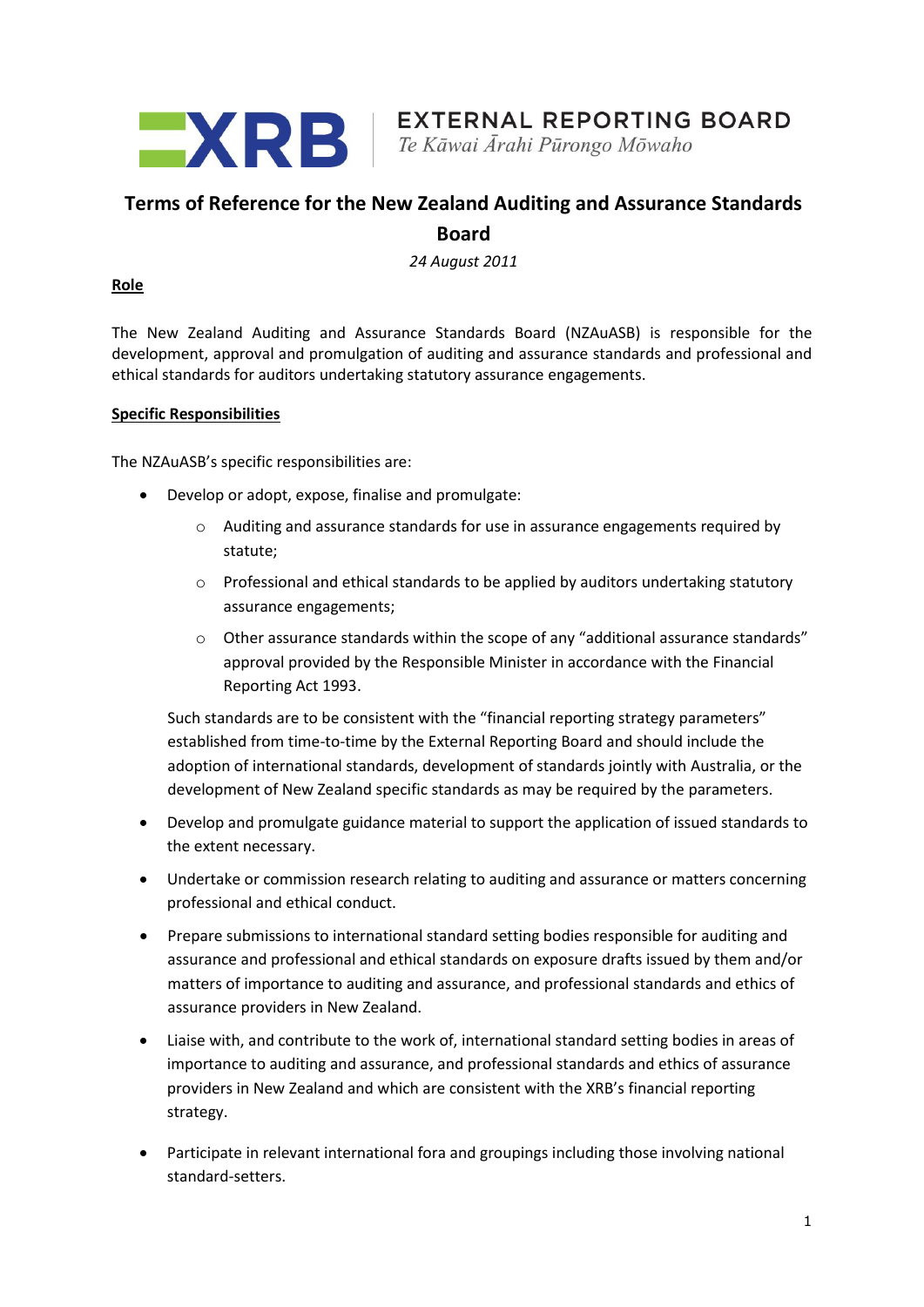- Contribute as appropriate to the development of the XRB's strategic and operating plans and reports including the annual Statement of Intent and Annual Report.
- Act as thought leaders on assurance issues.

### **Approach to Undertaking Responsibilities**

In undertaking its responsibilities, the NZAuASB shall seek to:

- Meet the differing assurance needs of users of various categories of reporting entities, in particular audits and reviews, in accordance with the strategy established by the XRB;
- Provide high quality standards that promote confidence in reported financial information;
- Respect and encourage input from all of its stakeholders;
- Bring objectivity to the consideration of issues;
- Respect the ability of its stakeholders to exercise professional judgment;
- Respond to stakeholder needs in a timely manner;
- Improve the process of standard setting.

### **Accountabilities and Authorities**

The NZAuASB is a committee of the External Reporting Board (XRB) established in accordance with the XRB's authorities under Schedule 5 of the Crown Entities Act 2004. Clauses 14 and 15 of that Schedule apply to the NZAuASB and its Members.

Members of the NZAuASB are appointed by the XRB and serve at its pleasure. They report to the Chairperson of the NZAuASB who in turn is accountable to the XRB for the performance of the NZAuASB.

The NZAuASB is delegated authority from the XRB to act in a quasi-autonomous manner in carrying out its responsibilities, including (and in particular) the promulgation of auditing and assurance standards and professional and ethical standards without requiring the approval of the XRB (subject to any requirements under section 33 of the Financial Reporting Act for a member of the XRB to sign certificates of determination).

However, in doing so the NZAuASB is required to comply with:

- The sections of the Financial Reporting Act relevant to its functions (including and in particular sections 25, 26, 29, 30, 31 and 33);
- The financial reporting strategy established by the XRB;
- Any other additional written instructions or parameters issued by the XRB from time to time; and
- The requirements of this Terms of Reference.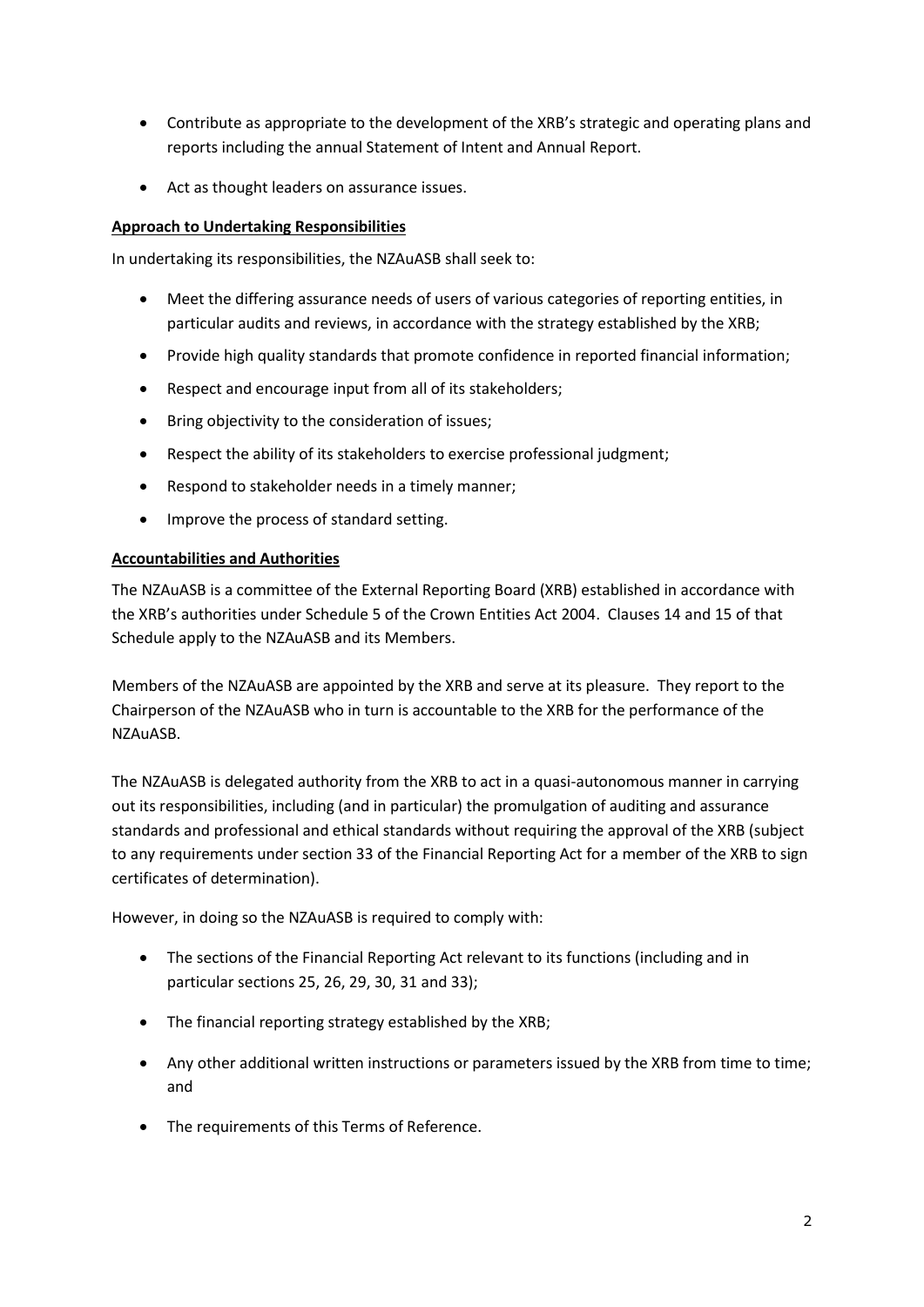The NZAuASB may commission task forces, advisory groups, consultative groups or study groups to aid in the development of auditing and assurance standards, guidelines or other material.

The NZAuASB shall operate within the budget parameters established from time to time by the XRB but shall have no budgetary or personnel-related authority.

### **Due Process**

In developing or adopting auditing and assurance standards or professional and ethical standards, the NZAuASB shall follow a process of consultation with affected parties (due process) in accordance with the requirements of section 26 of the Financial Reporting Act.

### **Operating Procedures**

The NZAuASB shall comply with the following operating procedures in carrying out its responsibilities.

### *Meetings*

- Meetings shall be held as frequently as necessary to discharge its responsibilities.
- Meetings may be held in person or by telephone, videoconference or other similar means.
- A quorum at any meeting shall be a majority of members of the NZAuASB.
- Meetings shall normally be conducted in public but the NZAuASB may, at its discretion, decide to conduct a portion of the meeting in private if the subject matter warrants it.
- The NZAuASB may invite non-member observers to attend and participate in its meetings regardless of whether they are in public or private. Observers invited to attend and participate in meetings do not have any voting rights.

# *Deputy Chairperson*

 A Deputy Chairperson is empowered to act in the absence of the Chairperson. In particular, a Deputy Chairperson will chair meetings if the Chairperson is absent.

### *Voting*

- Each member, including the Chairperson, shall have one vote. The Chairperson shall have an additional vote if required to break a tie.
- Members shall vote according to their own beliefs, experience and judgment based on the discussions they have taken part in, and not according to the views of any firm, organization or constituency with which they are associated.
- The affirmative vote of two-thirds of all members (not just members present) is required for all decisions involving the issuing of an exposure draft, standard, guidance material or the like. A simple majority of all members (not just members present) is required for other decisions.
- A Member not present at a meeting may not vote on a matter considered at that meeting.
- All votes taken in meetings shall be documented in the minutes. The minutes shall constitute proper evidence of the decisions of the NZAuASB.